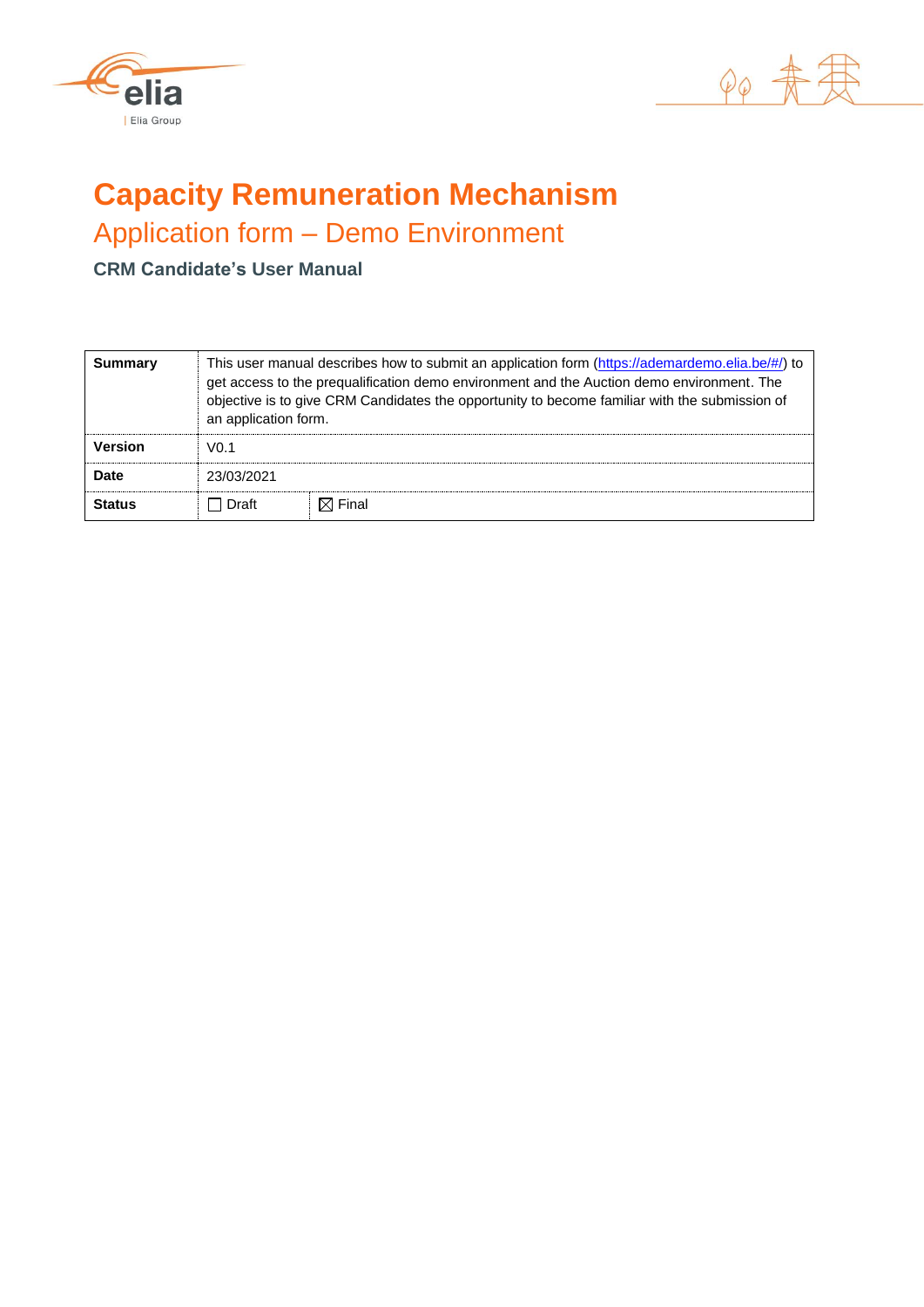## **Contents**

| 2. |  |
|----|--|
|    |  |
|    |  |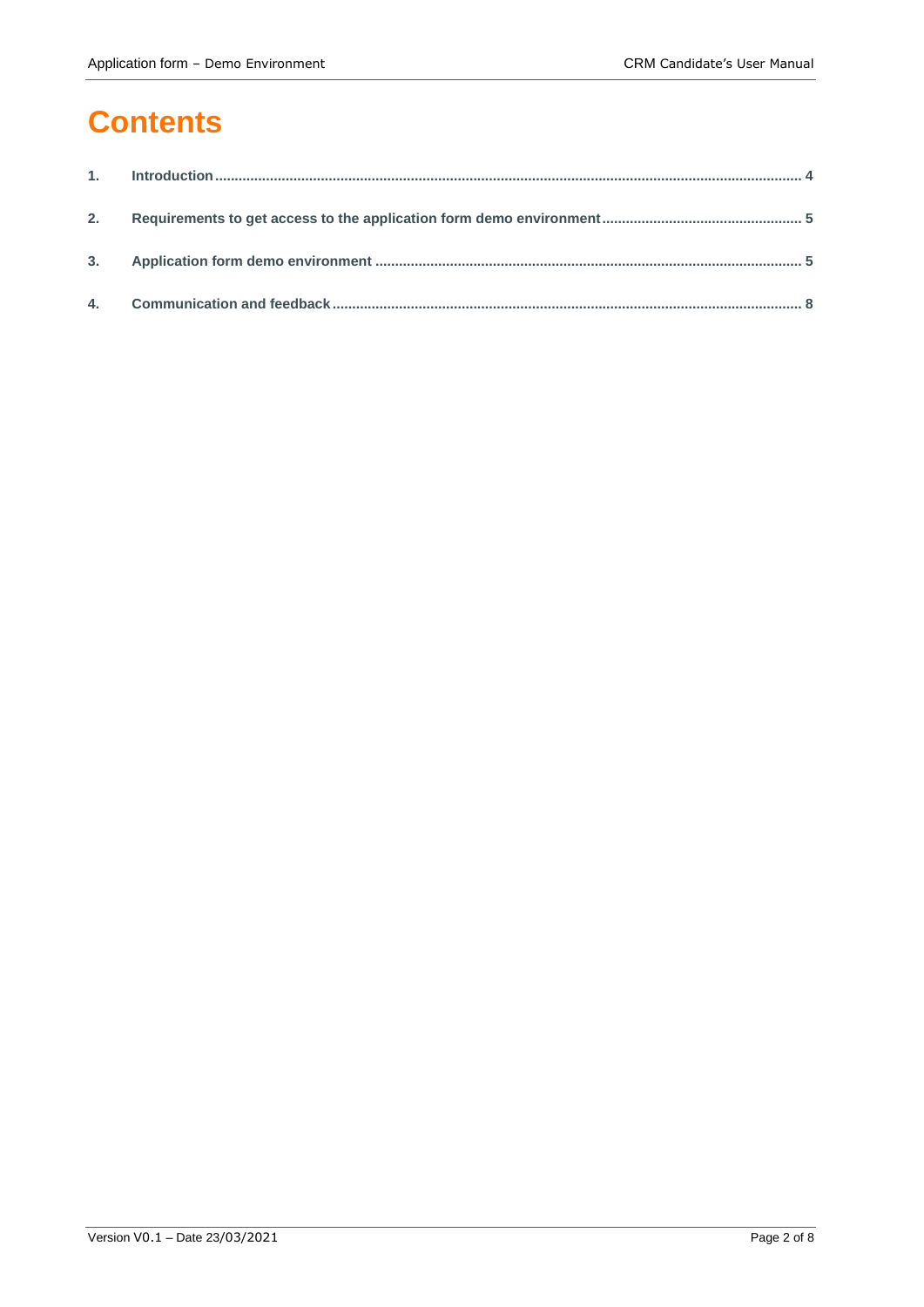#### **Disclaimer:**

This document has no legal value and is established with the purpose to explain the functioning of the application form demo environment of the CRM IT Interface. For the sake of clarity, this demo environment can differ from the final version of the application form on the CRM IT Interface. The demo platform is only provided for information purposes and by no means linked with the official processes.

This document is aligned with the CRM Functioning Rules published on November 13, 2020. In case of mismatches between the demo environment and the procedures described in the Functioning Rules, the Functioning Rules prevail and are to be considered as valid reference**.**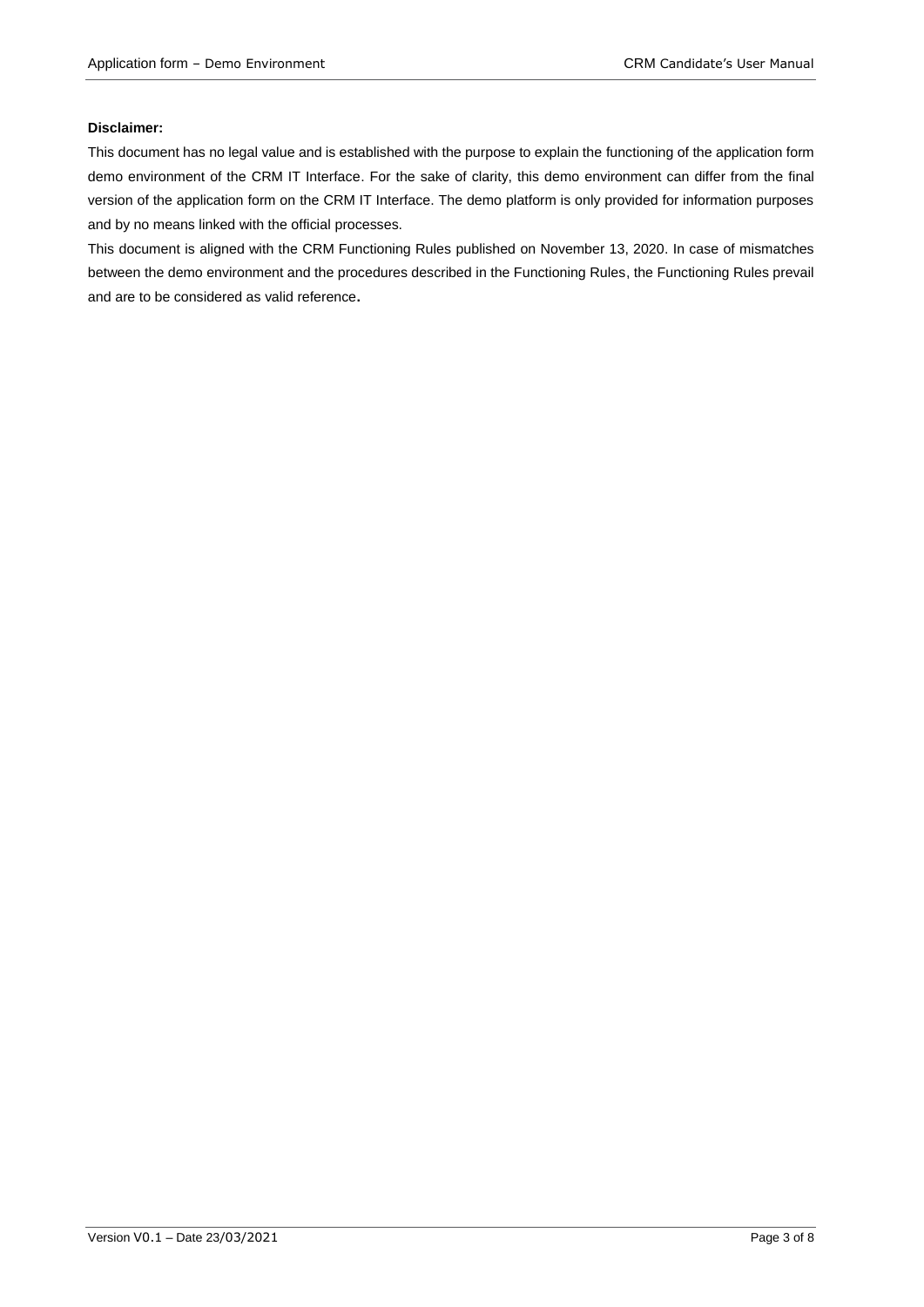### **1. Introduction**

The objective of the application form demo environment is to give the CRM Candidates the opportunity to become familiar with the submission process of an application form. This specific user manual focusses on the creation and submission of an application form in the demo environment. This form is needed for a CRM Candidate to create its account and all the user accounts.



**Figure 1: Scope of the application form demo environment**

The application form demo environment is accessible through the following link: [https://ademardemo.elia.be/#/.](https://ademardemo.elia.be/#/)

The submission and then the approval of an application form is a requirement to be able to access the auction demo environment and the prequalification demo environment.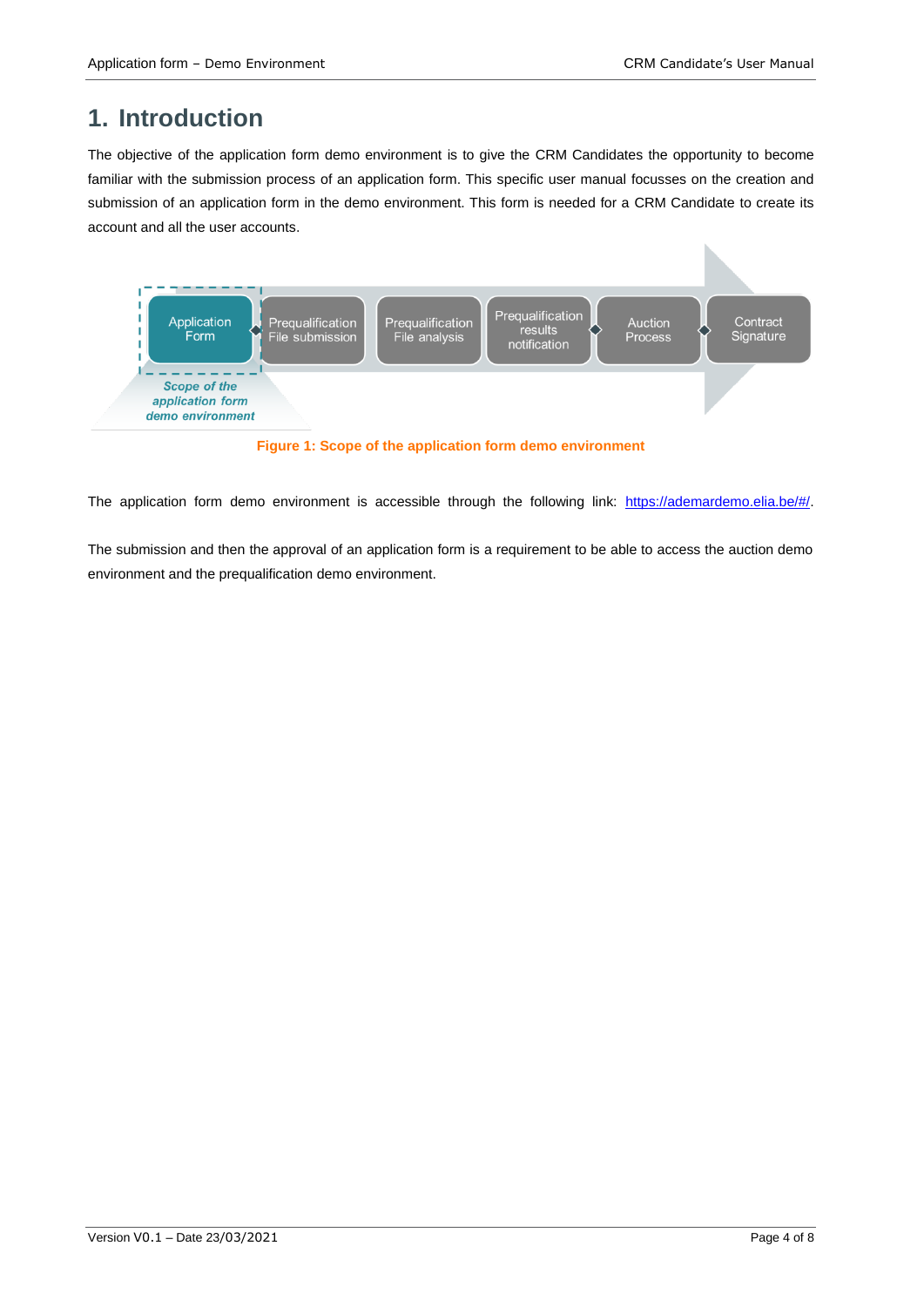## **2. Requirements to get access to the application form demo environment**

The application form demo environment is a web application that CRM Candidates will use to submit their application form. No installation is therefore required.

## **3. Application form demo environment**

When accessing the lin[k https://ademardemo.elia.be/#/,](https://ademardemo.elia.be/#/) the CRM Candidate will be directed to the following homepage. Before being able to access the auction demo environment and the prequalification demo environment, an account is first to be created.







After clicking on the button of 'No account yet?' the CRM Candidate will be asked to provide all the necessary information to create an account. This is subdivided into three steps: company information, bank details for invoicing & contact details (see **Error! Reference source not found.**).

Across the different phases in the process, the CRM Candidate will need to provide information in different pop-up windows.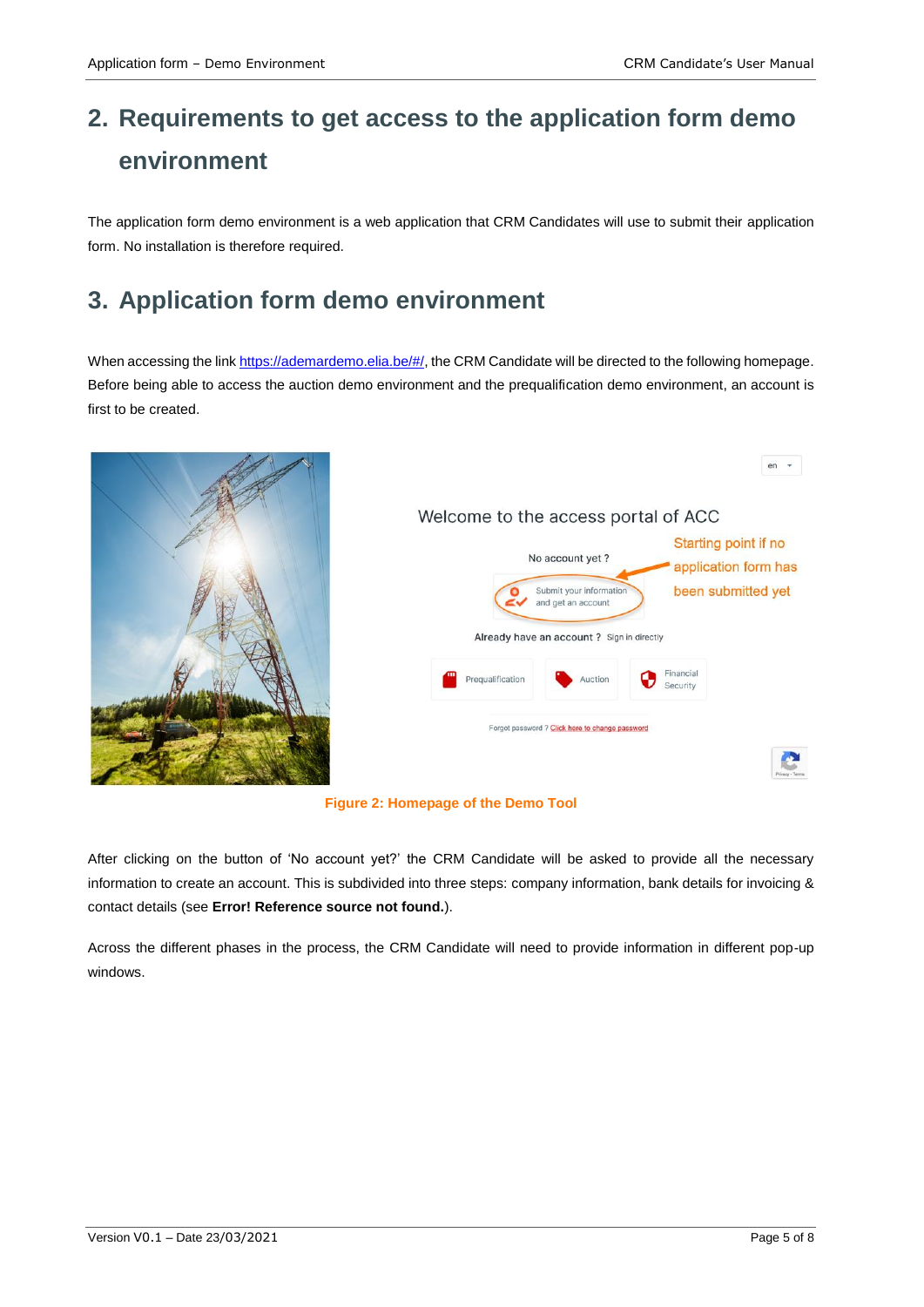Important concepts to keep in mind during the process of creating an application form are listed below:

- The CRM Candidate can only proceed to the next step when all the mandatory fields (marked with a \*) are filled in.
- None of the information provided by the candidate in this demo environment, will be verified by ELIA (the Candidate can thus complete the files by providing dummy values instead of real information).
- The email address that needs to be provided in the 'Company information' step, will not be used at all by the CRM IT Interface.
- An important condition for the application form to be approved is that across all users, all the 'to be contacted for' options need to be selected for at least one user (when this is not the case, the CRM Candidate will not be able to submit the application form<sup>1</sup>).
- Only the users that are indicated to be contacted for 'contractual relations' will receive the automatic emails sent by the application form demo environment and prequalification demo environment.
- All users will receive the automatic emails sent by the auction demo environment.
- Emails concerning the account and password creation will be send to each user separately.

Keep in mind that the company is seen as the CRM Candidate and that the contacts are seen as the users. There is no limit on the number of users per CRM Candidate and each of these users will get an access to the same demo platform. Although there is no limit to the number of users, the CRM Candidate needs to create all user accounts before submitting the application form. Once the file is submitted, no user can be added or removed.

| Company information - (2) Bank details for invoicing - (3) Contact details       |                 |                                                        |          |                               |                                                                                                                                                                                     | Company information                                    |            |                    |                        | <b>2</b> Bank details for invoicing (3) Contact details                                   |                                 | Company information                           |                |      | Bank details for invoicing |         | Contact details     |
|----------------------------------------------------------------------------------|-----------------|--------------------------------------------------------|----------|-------------------------------|-------------------------------------------------------------------------------------------------------------------------------------------------------------------------------------|--------------------------------------------------------|------------|--------------------|------------------------|-------------------------------------------------------------------------------------------|---------------------------------|-----------------------------------------------|----------------|------|----------------------------|---------|---------------------|
| <b>STEP1</b><br><b>Company information</b>                                       |                 |                                                        |          |                               |                                                                                                                                                                                     | STEP <sub>2</sub><br><b>Bank details for invoicing</b> |            |                    |                        |                                                                                           | STEP <sub>3</sub>               | <b>Contact details</b>                        |                |      |                            |         |                     |
| <b>COMPANY INFO</b><br>Company name *                                            |                 |                                                        |          |                               | You shall provide a company name and an address if you want to receive your mail for the invoice<br>at a different address than the one provided at the step 'Company Information'. |                                                        |            |                    |                        |                                                                                           | CONTACT1<br>$\hat{\phantom{a}}$ |                                               |                |      |                            |         |                     |
| Elia                                                                             |                 |                                                        |          |                               |                                                                                                                                                                                     | Company Name*                                          | Bank name* |                    |                        |                                                                                           | Civil Status *                  |                                               | Firstname *    |      | Lastname *                 |         |                     |
|                                                                                  |                 |                                                        |          |                               |                                                                                                                                                                                     | Elia                                                   |            | Fortis             |                        |                                                                                           | Mr.                             |                                               | $\blacksquare$ | Carl |                            | Balcaen |                     |
| Legal Status *<br>Société anonyme (SA) / Naamloze vennootschap (NV)<br>$\ddot{}$ |                 |                                                        |          |                               | Email address for invoicing                                                                                                                                                         |                                                        |            |                    |                        | Mobile *<br>Telephone                                                                     |                                 |                                               |                |      |                            |         |                     |
| Registration number *                                                            |                 |                                                        |          |                               |                                                                                                                                                                                     | carl.balcaen@example.be                                |            |                    |                        |                                                                                           | 0492 00 00 00                   |                                               |                |      |                            |         |                     |
| BE 0475028202                                                                    | $\circledR$     | <b>Business number</b><br>$\circledcirc$<br>0475028202 |          |                               |                                                                                                                                                                                     | IBAN *                                                 |            | SWIFT/BIC *        |                        | Currency *                                                                                |                                 | Language *                                    |                |      |                            |         |                     |
|                                                                                  |                 |                                                        |          |                               | BE08 0017 2295 4113                                                                                                                                                                 | <b>GEBABEBB</b>                                        |            | Euro<br>$\check{}$ | English                |                                                                                           |                                 |                                               |                |      | $\mathbf{v}$               |         |                     |
| Energy Identification Code (EIC)                                                 |                 |                                                        |          |                               |                                                                                                                                                                                     |                                                        |            |                    |                        |                                                                                           |                                 |                                               |                |      |                            |         |                     |
|                                                                                  |                 |                                                        |          |                               | $^{\circledR}$                                                                                                                                                                      |                                                        |            |                    |                        |                                                                                           |                                 | Function <sup>*</sup>                         |                |      |                            |         |                     |
| Telephone<br>Fax                                                                 |                 |                                                        |          | <b>House Number</b><br>Street |                                                                                                                                                                                     |                                                        |            |                    | Implementation Manager |                                                                                           |                                 |                                               |                |      |                            |         |                     |
| 02 546 70 11                                                                     |                 |                                                        |          |                               | Boulevard de l'Empereur                                                                                                                                                             |                                                        |            |                    | 20                     | Email *                                                                                   |                                 |                                               |                |      |                            |         |                     |
|                                                                                  |                 |                                                        |          | Zip code<br>City<br>Country   |                                                                                                                                                                                     |                                                        |            |                    |                        | carl.balcaen@example.be                                                                   |                                 |                                               |                |      |                            |         |                     |
| Email address *<br>carl.balcaen@example.be                                       |                 |                                                        |          | 1000                          | Brussels                                                                                                                                                                            | Belgium<br>۰                                           |            |                    |                        | TO BE CONTACTED FOR *                                                                     |                                 |                                               |                |      |                            |         |                     |
|                                                                                  |                 |                                                        |          |                               |                                                                                                                                                                                     |                                                        |            |                    |                        | All "contacted for" options must be selected across the contacts<br>Contractual relations |                                 |                                               |                |      |                            |         |                     |
| <b>COMPANY ADDRESS</b>                                                           |                 |                                                        |          |                               |                                                                                                                                                                                     |                                                        |            |                    |                        | $\blacksquare$ Emergency (24h/24h)                                                        |                                 |                                               |                |      |                            |         |                     |
| Street *<br>House number *                                                       |                 |                                                        |          |                               |                                                                                                                                                                                     |                                                        |            |                    |                        | Counting and metering                                                                     |                                 |                                               |                |      |                            |         |                     |
| 20<br>Boulevard de l'Empereur                                                    |                 |                                                        |          |                               |                                                                                                                                                                                     |                                                        |            |                    |                        | □ Settlement                                                                              |                                 |                                               |                |      |                            |         |                     |
|                                                                                  |                 |                                                        |          |                               |                                                                                                                                                                                     |                                                        |            |                    |                        |                                                                                           |                                 |                                               |                |      |                            |         |                     |
| Zip code *                                                                       | City *          |                                                        | Country* |                               |                                                                                                                                                                                     |                                                        |            |                    |                        |                                                                                           |                                 | Investment file (for submission to regulator) |                |      |                            |         |                     |
| 1000                                                                             | <b>Brussels</b> |                                                        | Belgium  |                               | ۰                                                                                                                                                                                   |                                                        |            |                    |                        |                                                                                           |                                 | Point of contact published on ELIA website    |                |      |                            |         |                     |
|                                                                                  |                 |                                                        |          |                               |                                                                                                                                                                                     |                                                        |            |                    |                        |                                                                                           |                                 |                                               |                |      |                            |         |                     |
|                                                                                  |                 |                                                        |          |                               |                                                                                                                                                                                     |                                                        |            |                    |                        |                                                                                           |                                 | + ADD A CONTACT                               |                |      |                            |         |                     |
| $\leftarrow$ BACK                                                                |                 |                                                        |          | CONTINUE >                    |                                                                                                                                                                                     | $\leftarrow$ BACK                                      |            |                    |                        | CONTINUE >                                                                                | $\leftarrow$ BACK               |                                               |                |      |                            |         | SUBMIT <sub>V</sub> |

#### **Figure 3: Account creation**

After providing all the requested information, as a last step, the candidate will need to read and accept the GDPR Conditions. After accepting these conditions and when all mandatory fields are completed, the 'SUBMIT' button will become available.

-

<sup>1</sup> The tool will indicate "Please notice that to approve your application form, ELIA asks for the contact details of at least one person for each of the following matters (except for the one needed in case of investment file)". The last part between brackets is incorrect, when no user is provided for the investment file, the CRM Candidate will not be able to submit the application form.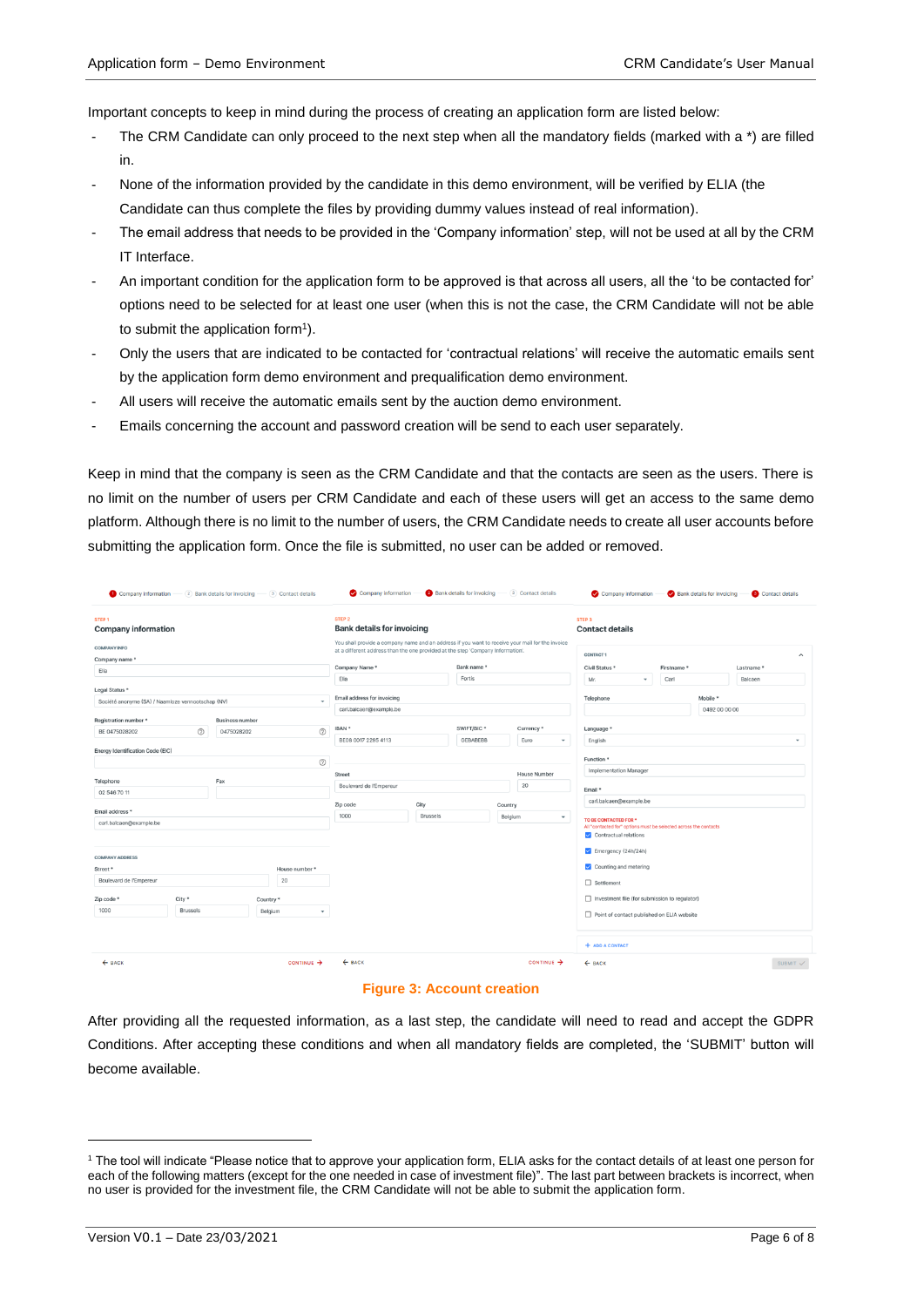Clicking on the 'SUBMIT' button will complete the application form, users that are indicated as to be contacted for 'Contractual relations' will receive a confirmation email with all the details of the application.

Dear.

Your application form has been sent on 22/03/2021 17:00. ELIA will now analyze it and will come back to you within maximum 5 working days starting from this notification.

**Company Information** 

**Figure 4: Confirmation email**

After a maximum of 5 Working Days, each user will receive a (second) email to indicate the approval of the application form and to provide the user ID and password for each user.

| Dear.                                                                                    |  |  |  |  |
|------------------------------------------------------------------------------------------|--|--|--|--|
| Your Application Form has been approved. Please find your user ID and<br>password below: |  |  |  |  |
| User $ID$ :                                                                              |  |  |  |  |
| Password:                                                                                |  |  |  |  |
| Contact person:                                                                          |  |  |  |  |
| Contact email:                                                                           |  |  |  |  |
| <b>Figure 5: Approval email</b>                                                          |  |  |  |  |